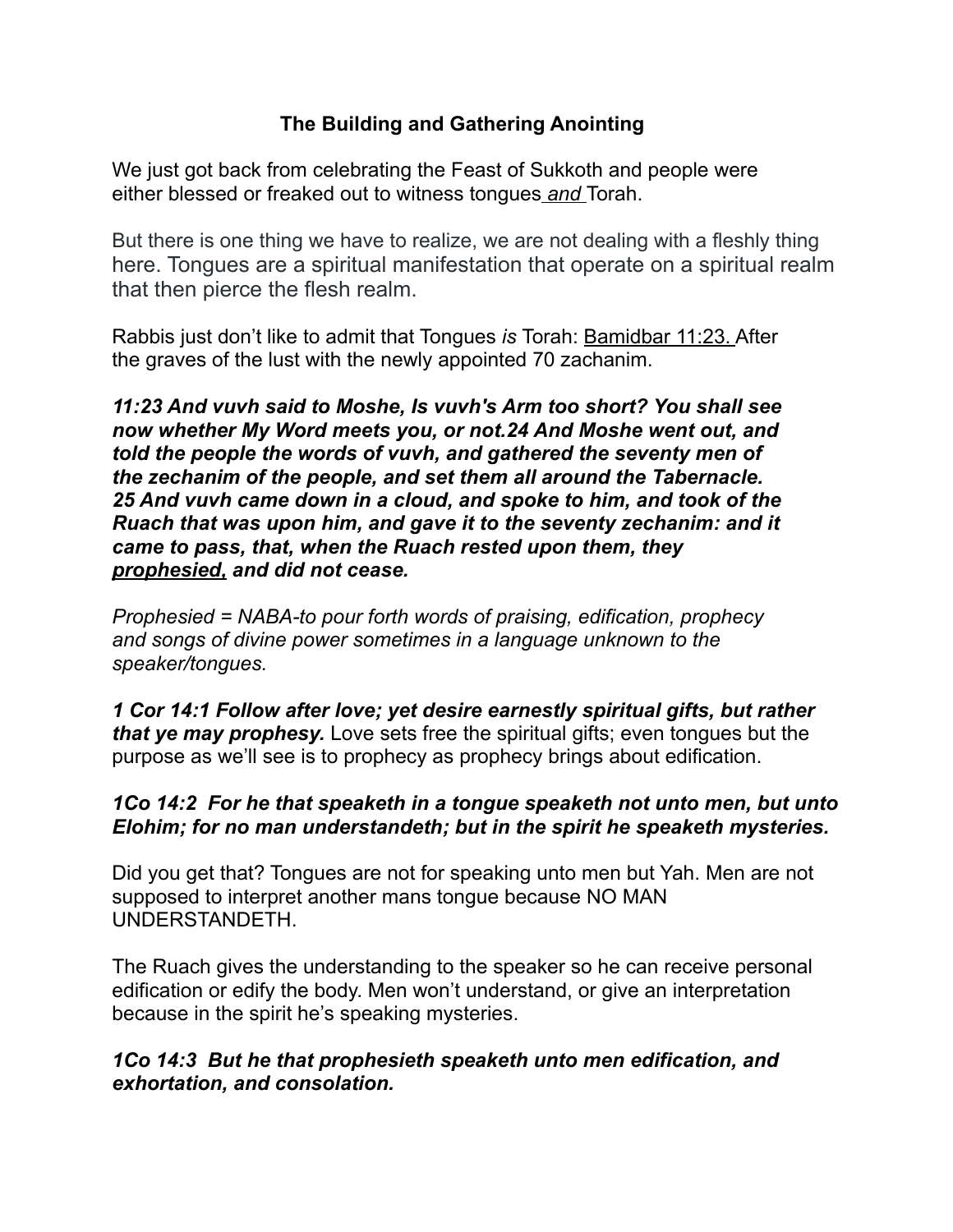After the tongue comes the prophecy, which is speaking to men.

#### *[1Co 14:4](verseid:46.14.4) He that speaketh in a tongue edifieth himself; but he that prophesieth edifieth the church.*

At home in your prayer closet tongues build you up and edify your spirit man, in a congregational setting they are for bypassing your understanding and connecting to Yah so you can in turn prophecy and edify a believer.

The tongue builds up the speaker in the Ruach so he or she is able to eventually hear from the Ruach and prophecy to edify the body. But this takes training and development in faith in practice.

Tongues edify the speaker and bypass his understanding, speaking to Elohim, not man so I can better minister to, and edify you or you can better edify and minister to your thirsty spiritual self.

#### *[1Co 14:5](verseid:46.14.5) Now I would have you all speak with tongues, but rather that ye should prophesy: and greater is he that prophesieth than he that speaketh with tongues, except he interpret, that the church may receive edifying.*

The result of tongues (edification through a prophetic word) is greater than the tongue. Meaning the tongues is an instrument of edification; to you (in your prayer closet - to others when you hear from the Rucah and thus prophecy)

#### *[1Co 14:6](verseid:46.14.6) But now, brethren, if I come unto you speaking with tongues, what shall I profit you, unless I speak to you either by way of revelation, or of knowledge, or of prophesying, or of teaching?*

The primary purpose is thus revelation which is prophecy which edifies, teaches and equips.

#### *[1Co 14:7](verseid:46.14.7) Even things without life, giving a voice, whether pipe or harp, if they give not a distinction in the sounds, how shall it be known what is piped or harped?*

All creation has a frequency voice if you can match it, it'll sing back to you, or speak back to you. Tongues match the Holy Spirit and thus you hear back from the Holy Spirit in your Spirit.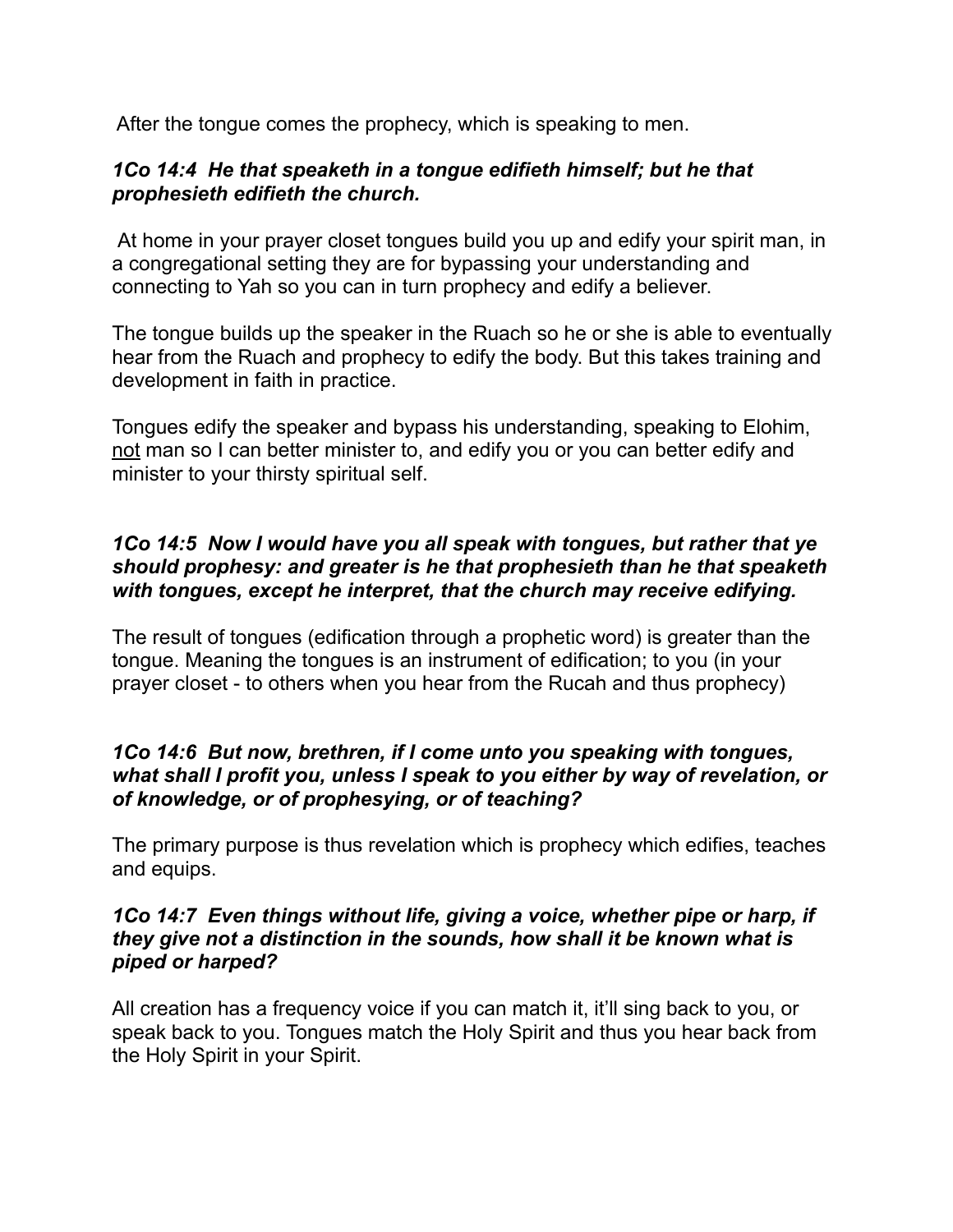#### *[1Co 14:8](verseid:46.14.8) For if the trumpet give an uncertain voice, who shall prepare himself for war?*

Just like with any musical instrument that makes sound, at first you will be uncertain but with development and training you become certain of it's prophetic ability.

#### *[1Co 14:9](verseid:46.14.9) So also ye, unless ye utter by the tongue speech easy to be understood, how shall it be known what is spoken? for ye will be speaking into the air.*

Only through revelation comes the edification.

## *[1Co 14:10](verseid:46.14.10) There are, it may be, so many kinds of voices in the world, and no kind is without signification.*

Every person has a different different tongue sound and each is significant to him or her - don't compare yourself with others, you're prophetically unique.

## *[1Co 14:11](verseid:46.14.11) If then I know not the meaning of the voice, I shall be to him that speaketh a barbarian, and he that speaketh will be a barbarian unto me.*

So unless you understand through revelation you won't be able to edify and then it's vey's into barbarian; meaning foreign with no understanding.

# *[1Co 14:12](verseid:46.14.12) So also ye, since ye are zealous of spiritual gifts, seek that ye may abound unto the edifying of the church.*

#### *[1Co 14:13](verseid:46.14.13) Wherefore let him that speaketh in a tongue pray that he may interpret.*

Pray he (the speaker) may interpret. Greek*-'Heis'-"one and the same".* 'One and the same', the speaker does the interpreting, none of this Pentecostal nonsense where someone pretends to interpret!

What about the fake tongues? If we ask YHWH for bread (Gifts of RHK) will He give us a stone? (Counterfeit tongues etc.)

Tongues: the only gift scripture mentions that will build up the believer. Anything that is obtained through the five senses: taste, touch, seeing, smelling and hearing is in the senses world and relates to the flesh – Jn 3:6.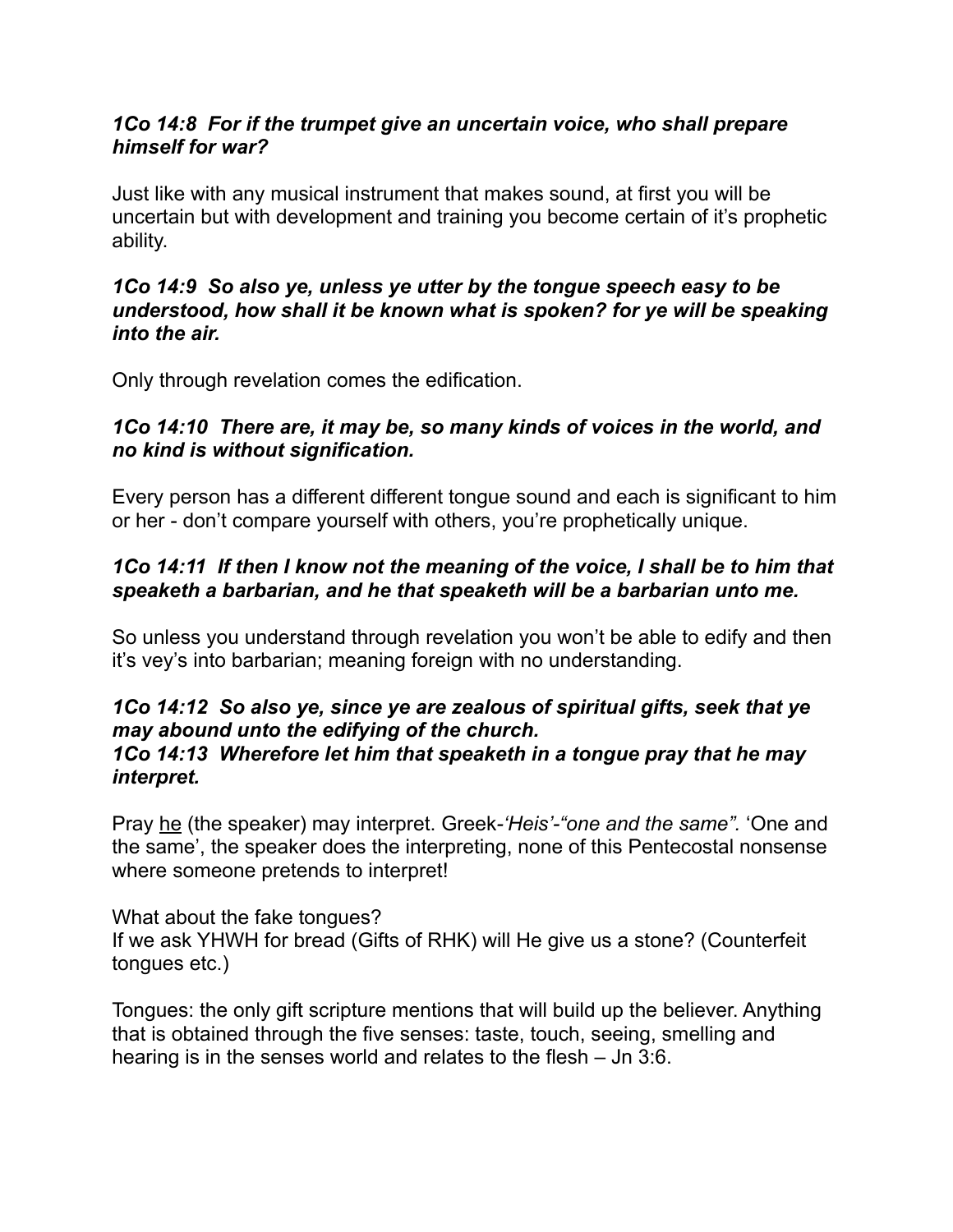That which is born of the flesh is flesh; and that which is born of the Ruach is Ruach.

The Bible is in the senses world (see it, touch it and hear it), so it builds up the flesh – "knowledge puffs up."

Tongues, the only manifestation YHWH ever gave to edify the spirit.

Scripture records S.a.tan's spirits possessing people to prophecy, but never tongues. Jer 2:8, Ez 13:17.

Speaking in tongues is always an act of *human will*. RHK never does the speaking. Acts 2:4. "

*Thus says RHK*" means you heard the small still voice

Tongues make it possible for Elohim to communicate to our ruachim that which our minds do not comprehend.

#### *[1Co 14:14](verseid:46.14.14) For if I pray in a tongue, my spirit prayeth, but my understanding is unfruitful.*

Bypassing the mind.

*[1Co 14:15](verseid:46.14.15) What is it then? I will pray with the spirit, and I will pray with the understanding also: I will sing with the spirit, and I will sing with the understanding also.* 

*[1Co 14:16](verseid:46.14.16) Else if thou bless with the spirit, how shall he that filleth the place of the unlearned say the Amen at thy giving of thanks, seeing he knoweth not what thou sayest?* 

Eventually mature enough to bring forth edification through prophecy is the point.

#### *[1Co 14:17](verseid:46.14.17) For thou verily givest thanks well, but the other is not edified. [1Co 14:18](verseid:46.14.18) I thank Elohim I speak with tongues more than you all: [1Co 14:19](verseid:46.14.19) howbeit in the assembly I had rather speak five words with my understanding, that I might instruct others also, than ten thousand words in a tongue.*

The point is communication with man must be through the tongues of men not angels, this does not mean you don't speak with the tongues of angles, because the tongues of angels bypasses your human mind, connects with the Holy Spirit you get a frequency match - get the revelation and then communicate it through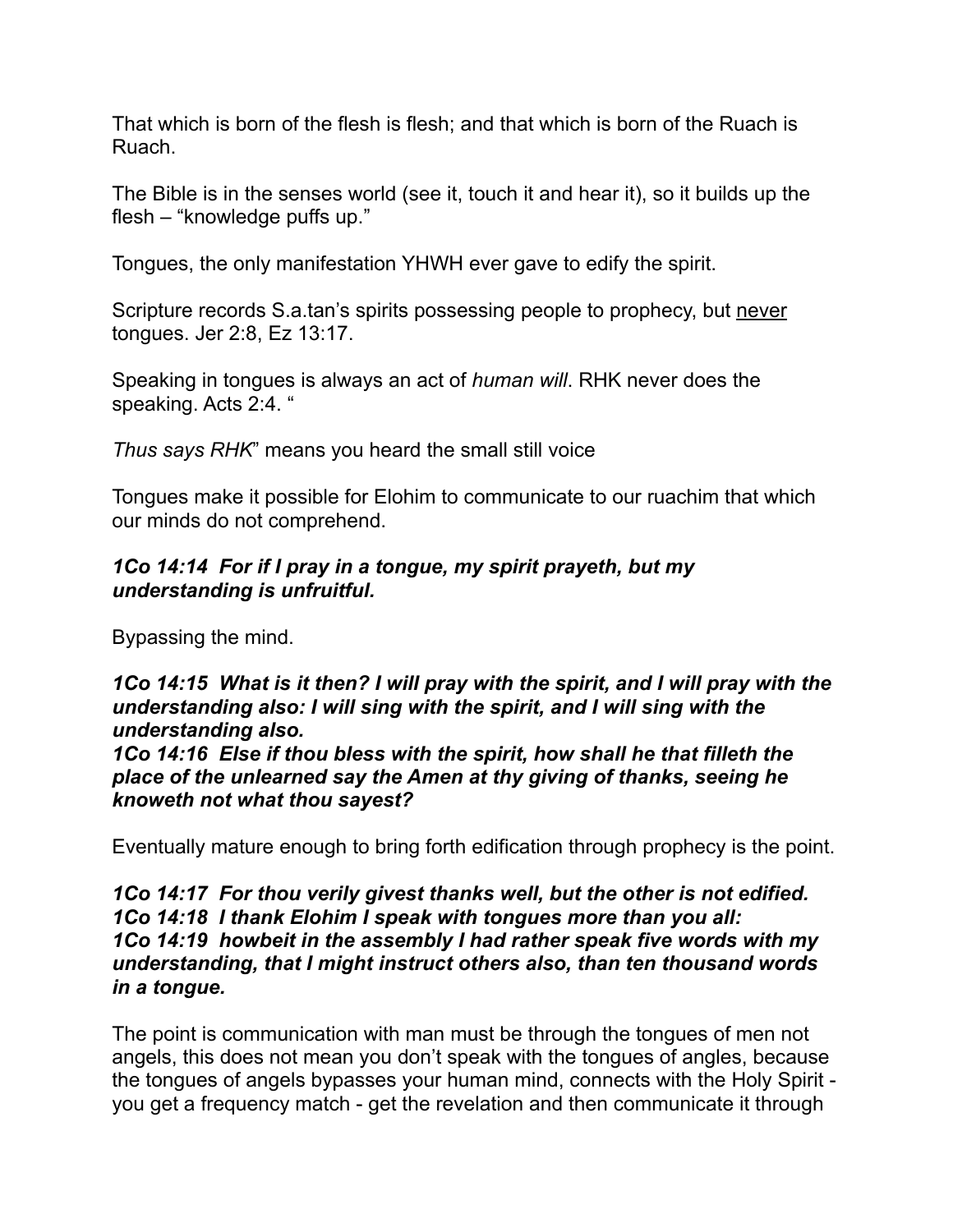the tongues of men as prophecy for the purpose of edification. This is a conduit service to the heavens.

### *[1Co 14:20](verseid:46.14.20) Brethren, be not children in mind: yet in malice be ye babes, but in mind be men.*

*[1Co 14:21](verseid:46.14.21) In the law it is written, By men of strange tongues and by the lips of strangers will I speak unto this people; and not even thus will they hear me, saith יהוה .*

*[1Co 14:22](verseid:46.14.22) Wherefore tongues are for a sign, not to them that believe, but to the unbelieving: but prophesying is for a sign, not to the unbelieving, but to them that believe.* 

Tongues are a sign of divine authority to the lost. Prophecy is a sign to the believer only because there has to be a Holy Spirit confirmation in the other believer that testifies as truth. The unbeliever cannot discern this part.

#### *[1Co 14:23](verseid:46.14.23) If therefore the whole church be assembled together and all speak with tongues, and there come in men unlearned or unbelieving, will they not say that ye are mad?*

Yes, disorder breeds confusion and confusion fosters unbelief.

#### *[1Co 14:24](verseid:46.14.24) But if all prophesy, and there come in one unbelieving or unlearned, he is reproved by all, he is judged by all; [1Co 14:25](verseid:46.14.25) the secrets of his heart are made manifest; and so he will fall down on his face and worship God, declaring that God is among you indeed.*

(Notice here a difference from verse 22 where Paul stated the converse) For prophecy to become a sign to the unbeliever it must be performed and confirmed by more than one person - the 'all.' One voice.

#### *[1Co 14:26](verseid:46.14.26) What is it then, brethren? When ye come together, each one hath a psalm, hath a teaching, hath a revelation, hath a tongue, hath an interpretation. Let all things be done unto edifying. [1Co 14:27](verseid:46.14.27) If any man speaketh in a tongue, let it be by two, or at the most three, and that in turn; and let one interpret:*

Let at least one interpret what he or she spoke so that edification can take place.

*[1Co 14:28](verseid:46.14.28) but if there be no interpreter, let him keep silence in the church; and let him speak to himself, and to Elohim.*